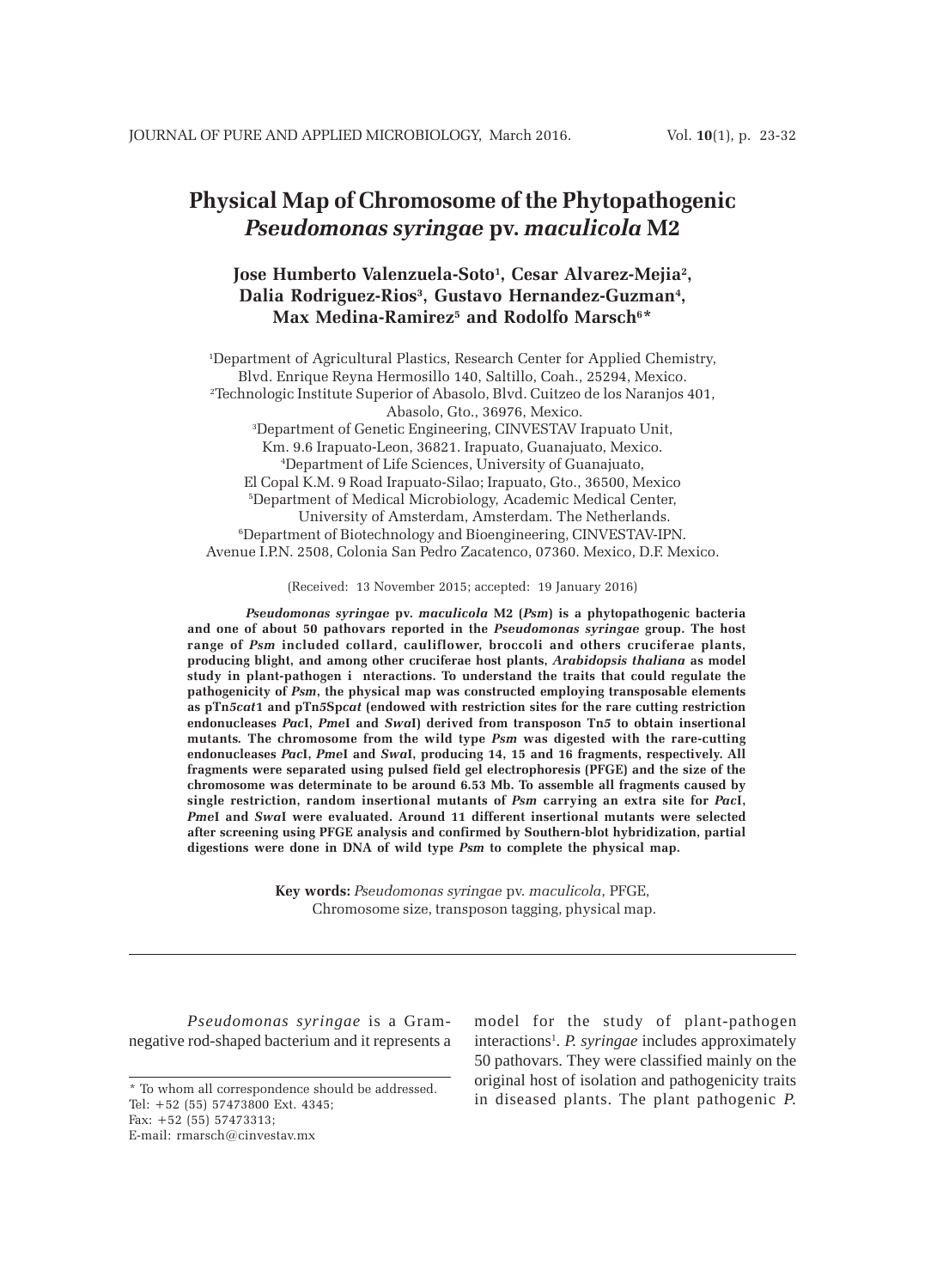*syringae* pv. *maculicola* M2 (*Psm*) infect mainly plants of family Brassicaceae (*Arabidopsis*, broccoli, cauliflower, collard) producing leaf spot $2,3,4$ .

For the past decade, many efforts were made for use reverse genetic approaches to investigate important factor/genes in the pathogenesis of *P. syringae*<sup>5</sup>. Ritter and Dangl<sup>3</sup> demonstrated that the avirulence gene *avrRpm1,* isolated from *Psm* in interaction with the *Arabidopsis* resistance gene *RPM1*, is required for the maximal virulence on this host. In others models, *Psm* can induce defensive responses in tobacco plants (*Nicotiana tabacum* cv. Xanthi); following *Psm* infiltration developed a hypersensitive response (HR) after 4.5 h postinfiltration (hpi), at this time, the symptoms and reactive oxygen species (ROS) were evoked for non-host *Psm-Arabidopsis* interactions<sup>6</sup>. As mainly pathogenicity factor, *Psm* has a Type III Secretion System (TTSS)<sup>7</sup>. The TTSS is encoded by *hrp* genes (*h*ipersensitive *r*esponse and *p*athogenicity) and is crucial in the infection process, and it is high conserved in almost Gramnegative phytopathogen bacteria<sup>8</sup>. All pathovars of *P. syringae* use the TTSS to inject proteins into plant cells, this is essential to multiply in apoplast and to promote the development of disease symptoms<sup>9</sup>.

To understand the process of *Psm* pathogenicity, it is important to know the genes related in the pathogenesis process, where they are located and clustered into the genome, and how the genes related to pathogenesis are regulated. Although very little is known about the size and organization of the genome, the constructing of a physical map of the *Psm* chromosome made by macrorestriction analysis and PFGE could help to determine them. The physical map of the *Psm* chromosome was elaborated using mutants obtained by transposable elements similar to and derived from pTn*5cat*10: pTn*5cat*1 and pTn*5*Sp*cat* (Fig. 1; unpublished)*.* This map would reveal the plasticity of bacterial genomes on its comparison against other physical maps reported for different *P. syringae* strains and that will help to understand the gene order in the chromosome of *Psm*.

#### **MATERIALS AND METHODS**

# **Biological materials, bacterial strains and culture conditions**

*Pseudomonas syringae* pv. *maculicola* strain M2 (*Psm*) was kindly provided by Dr. Jeffery L. Dangl<sup>3</sup>. Psm and insertional mutants were routinely grown in King's B  $(KB)$  medium<sup>11</sup> on a rotary shaker (200 rpm) at 28ºC. *Escherichia* coli S17-1 lpir (pMC505) was constructed in the laboratory and was grown in LB broth supplemented with chloramphenicol and kanamycin (both 50 µg/ml) at 37ºC. Plasmids pMC505 (Fig. 1; including pTn*5cat*1, derived from pTn*5cat*10 with a *Swa*I restriction site) and pMDR1234 (including pTn*5*Sp*cat*) were constructed in the laboratory (Fig. 1; unpublished data). Ez-Tn5 Transposase was purchased from Epicentre. Restriction endonucleases *Pac*I, *Pme*I and *Swa*I were purchased from New England Biolabs (Ipswich, MA, USA). PCR Supermix High Fidelity was purchased from Invitrogen Life Technologies (Carlsbad, CA).

# **Mutation of** *Psm*

Mutants of *Psm* using pTn*5cat*1 were obtained through conjugal transfer of pMC505 containing the transposable element from the auxotrophic strain *E. coli* S17-1 lpir harboring the plasmid. An early log culture of *Psm* was concentrated 1:25 by centrifugation and suspended in KB broth, onto a 0.22 µm Millipore® membrane on a KB plate 25 µl of the suspension was placed, and incubated at 28ºC during 12 h. An early log culture the *E. coli* strain in KB medium was concentrated as above, and 20 µl of this suspension was placed over the growth of *Psm* and mixed well. The Millipore® membranes with the grown *Psm* were transferred to a fresh KB plate before mixing with the *E. coli* suspension. The plates were incubated at 28ºC for 12 h and the membranes were transferred to an assay tube with 5 ml of sterile distilled water. The cells were suspended vortexing the tubes and the suspension was use to be seed on M9 minimal medium supplemented with chloramphenicol and kanamycin (both 50  $\mu$ g/ml). The plates were incubated at 28ºC during 7 d, and the insertional mutants were collected. Mutants M1, M2, M7 and M8 were obtained in this way.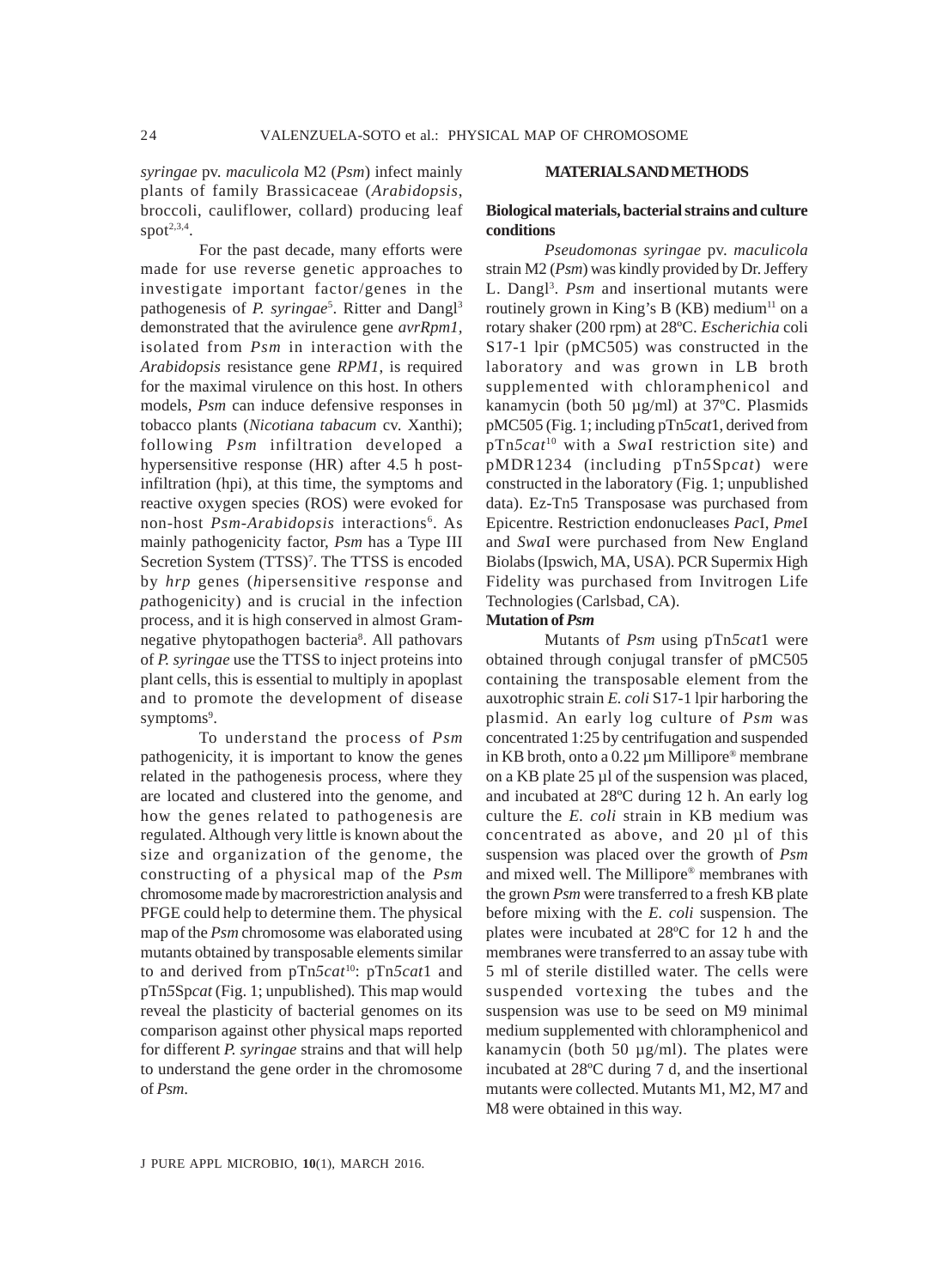The transposable element pTn*5*Sp*cat* was used to mutate *Psm* mutants. The EZ-Tn5 Transposase was conjugated to lineal transposable elements according the manufacturer indications to obtain the corresponding transposomes. pTn*5*Sp*cat* was amplified using a primer with the sequence of the "mosaic" external ends<sup>12</sup> and PCR SuperMix High Fidelity. The amplicon obtained was cleaned with phenolchloroform, precipitated with isopropanol<sup>13</sup>, and was suspended in distilled sterile water before to be mixed with EZ-Tn5 Transposase.

*Psm* electrocompetent cells were prepared according the user manual of Bio-Rad Gene Pulser, cells were grown to  $OD_{620} = 0.6$ , harvested by centrifugation at 7,000 rpm in a Sorvall SL50T rotor at 4ºC during 10 min, then the cells were suspended in the same volume of ice cold 10% glycerol prepared in deionized water, centrifuged again as above, suspended in half volume of 10% glycerol, centrifuged again and suspended in 1:10 initial volume with the same ice cold 10% glycerol. Two microliters of the linear transposable element-EZ Transposase were mixed with 25 µl of the electrocompetent cells and poured into an electroporator cell (0.1 cm) and the electrotransformation was fulfilled (2.5 Kv, 200 W and 25 mF). Mutants were selected in KB agar supplemented with spectinomycin (25 µg/ml). The colonies were picked after incubating at 28ºC during 48 h to seed them in fresh medium for preparing agar-blocks with chromosomal DNA, and maintenance. The mutants 1i, 2i, 6i, 7i, 9, 16, 18, 21, 118, 869 and X2 were obtained by this way.

# **Chromosomal DNA preparation of** *Psm*

Chromosomal DNA of *Psm* was prepared by embedding whole cells in low-melting agarose blocks as described previously<sup>14</sup>, with some modifications. The cell were grown at 28ºC overnight on a rotary shaker in 5 ml KB, from this culture 500 µl was inoculated into 10 ml fresh KB. Cells were grown at 28ºC in KB to the late exponential phase (60 Klett units). The cells were chilled to 4ºC and harvested by centrifugation at 8,000 rpm for 15 min and washed in 10 ml Pett IV buffer (0.01 M Tris/HCl, pH 7.6, 1 M NaCl) followed by centrifugation at 8,000 rpm for 10 min. Cells were suspended in the same buffer (1.6 ml) and mixed with an equal volume of 1.2% (w/v) of lowmelting-temperature agarose (SeaPlaque GTG Agarose; Lonza Rockland, Inc., Rockland, ME, USA) prepared with sterile water at 42ºC. The cellscontaining agarose blocks were chilled at 4ºC for 10 min and were submerged in EC-lysis solution (6 mM EDTA, pH 7.6, 0.5% Brij 58, 0.2% sodium deoxicholate, 0.5% sodium lauryl sarcosine, 1 mg/ ml lysozyme, 10 mg/ml DNase-free RNase) and incubated at 37ºC for 18 h. The EC-lysis was replaced with ESP solution (0.5 M EDTA, pH 8.0, 1% sodium lauryl sarcosine, 1 mg/ml proteinase K) and incubated for 24 h at 50ºC. The agarose blocks were washed several times with TE buffer (50 mM Tris-HCl, 20 mM EDTA, pH 8.0) and were stored in TE buffer (10 mM Tris-HCl, 50 mM EDTA, pH 8.0) at 4ºC until use.

### **Restriction endonuclease and partial digestion**

For restriction endonuclease digestion, the blocks were washed three times with TE buffer (10 mM Tris-HCl, 1 mM EDTA, pH 7.6) prior to digestion. Each block was subjected to single digestion with the rare-cutting endonucleases (*Pac*I, *Pme*I and *Swa*I) with the digestion buffer recommended by the manufacturer. The blocks were incubated overnight at 4ºC and then incubated at 37ºC with *Pac*I or *Pme*I, while with *Swa*I at 25ºC, all for 2 h. Partial digestions were made at same conditions except for incubation during 30 min. **PFGE analysis**

PFGE electrophoresis was performed with a Bio-Rad CHEF Mapper XA System and CHEF-DR III Variable Angle System. The digested DNA was separated on 1% agarose-1X TAE (40 mM Tris-Acetate, 1 mM EDTA) and was run in 1X TAE buffer at 14°C for 24 h at 6 V/cm with switch time ramping from 60 to 90 s. λ DNA ladder (monomer 48.5 kb) and *Saccharomyces cerevisiae* YPH80 chromosome (size range 225-1900 kb) from New England Biolabs (Ipswich, MA, USA) were used for size marker. DNA was stained with ethidium bromide (0.025 mg/ml 1X TAE) for 20 min and visualized with a Bio-Rad UV Gel Doc 2000 Gel Documentation System (Bio-Rad Laboratories Hercules, CA, USA). All size fragments were calculated at least 15-times and compared with both size markers in Quantity One Software from Bio-Rad.

#### **Southern-blot hybridization and probe labeling**

All insertional mutants were used to prepare and digest their chromosomal DNA as indicated above. After the screening by PFGE the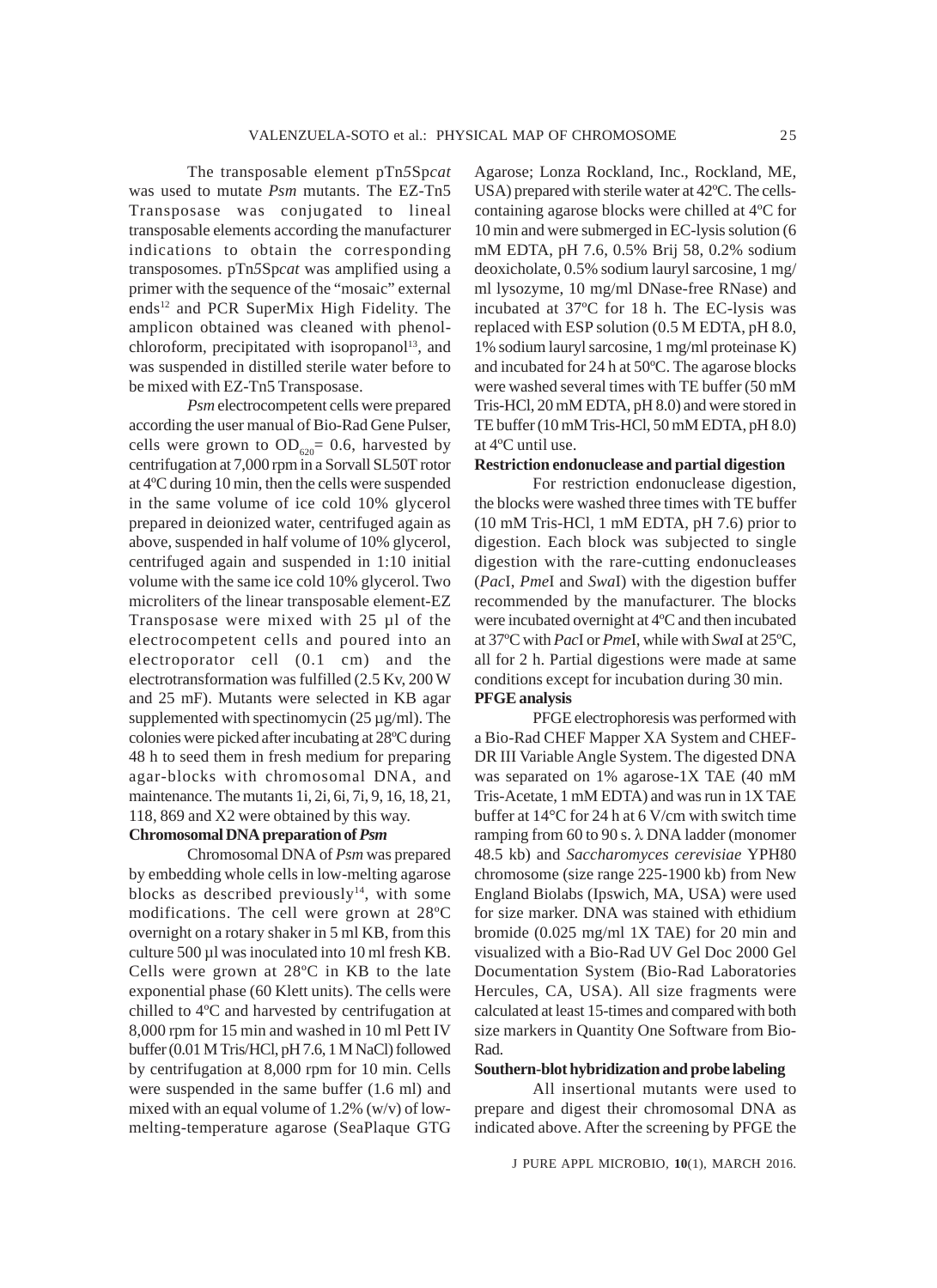collection of insertional mutants of *Psm*, 11 strains were chosen. Later other PFGEs were prepared, DNA in gels was transferred to a Hybond-N+ nylon membranes (Amersham Biosciences, UK) according to Sambrook *et al.*13. Plasmid was used as probe for non-radioactive random prime labeling (*Gene Images random prime labeling module*; Amersham Pharmacia Biotech, UK). Hybridization was done with gently agitation at 60°C overnight in a bag sealed, membranes were washed, first with SSC 1X, SDS 0.1% (w/v) at 60°C for 15 min, and finally, with SSC 0.5X, SDS 0.1% (w/v) at  $60^{\circ}$ C during 15 min with gently agitation. After washes, the membranes were detected with *Gene Images* CDP-*Star* detection module (Amersham Pharmacia Biotech, UK) following the manufacturer's instructions.

#### **RESULTS**

# *Pseudomonas syringae* **pv.** *maculicola* **M2 macrorestriction pattern of DNA chromosome with** *Pac***I,** *Pme***I and** *Swa***I**

To construct the physical map of the chromosome of *Psm*, three rare-cutting restriction endonucleases were chosen based on G+C content of *P. syringae* strains, several enzymes with A+T rich recognition sequences were tested, among these enzymes *Pac*I (TTAATTAA), *Pme*I (GTTTAAAC) and *Swa*I (ATTTAAAT) were selected which originated 14, 15 and 16 fragments, respectively. The macrorestriction pattern of chromosomal DNA with endonucleases mentioned above is showed in Figure 2. All DNA fragments produced by digestion were separated by PFGE, two running conditions were assayed for separate large-size fragments ranging from 1000 to 2500 kb (Fig. 3) and small-size fragments from 20 to 800 kb (Figs. 4 and 5).

# **Chromosome-size estimation of** *Pseudomonas syringae* **pv.** *maculicola* **M2**

The size of the chromosome of *Psm* was the result of the summation of the estimated size of individual DNA restriction fragments generated with *Pac*I, *Pme*I and *Swa*I and separated by PFGE. All fragments were compared with both a  $\lambda$  DNA ladder and *Saccharomyces cerevisiae* YPH80 chromosome markers that facilitated estimate the size of fragments. The *Pac*I digestion produced

J PURE APPL MICROBIO*,* **10**(1), MARCH 2016.

fragments in size from 34 to 1873 kb, *Pme*I produced fragments from 61 to 1721 kb and the *Swa*I digestion from 22 to 1728 kb in size (Table 1). The chromosome size was determinate at approximately 6.53 Mb.

# **Screening for insertional mutants of** *Pseudomonas syringae* **pv.** *maculicola* **M2**

To evaluate all randominsertional mutants of *Psm*, the chromosomal DNA of many mutants was subjected to complete endonuclease restriction, and then analyzed through PFGE. Eleven insertional mutants were selected for further analysis. An example for the transposable element insertion in large-size fragments is showed in Figure 3, mutant 21 was tagged in the largest *Swa*I fragment (1W; Fig. 2), while mutant 16 was tagged in the second fragment 2W (Fig. 2), both mutants were compared with the wild type *Psm* strain, all digested with *Swa*I (Fig. 3). Mutants M2, M7 and 9 were digested with *Pac*I and *Pme*I (Fig. 4) and the insertions tagged in *Pac*I fragments 12A, 1A and 3A, respectively, and in *Pme*I fragments 2E, 2E and 3E, respectively, these mutants were compared with the wild type *Psm* strain (Fig. 3). The digestion with the three restriction enzymes of mutants 6i and 7i is shown in Figure 5, the insertions tagged in *Pac*I fragments 6A and 10A, respectively; with *Pme*I in fragments 5E and 6E, respectively, and with *Swa*I both insertions tagged in fragment 3W. Mutant 18 has the insertion in *Pme*I fragment 11E (Fig. 5). All fragments produced by an additional site in the mutants by *Pac*I, *Pme*I and *Swa*I digestion were identified and showed in Table 2. To corroborate the position of inserts in the restriction fragments, Southern blot hybridization was fulfilled using pMC505 as probe (data not shown). As an example, Figure 6 shows the restricted DNA from mutant M2 with *Pme*I and *Swa*I (insertion in fragments 2E and 5W), and from mutants 7i and M1 with *Swa*I (insertion in fragments 3W and 1W, respectively), both the gel after PFGE and its Southern blot hybridization using pTn*5cat*1 as probe are showed. Analysis for four insertional mutants involved in pathogenicity (data not shown) of *Psm* were selected for its physical map position. Mutants 118 and M8 were tagged in both fragments 7E and 2W; while mutant 869 was tagged in 6E and 3W; mutant X2 was tagged in fragments 5E and 3W (Fig. 7). Analysis of sequences of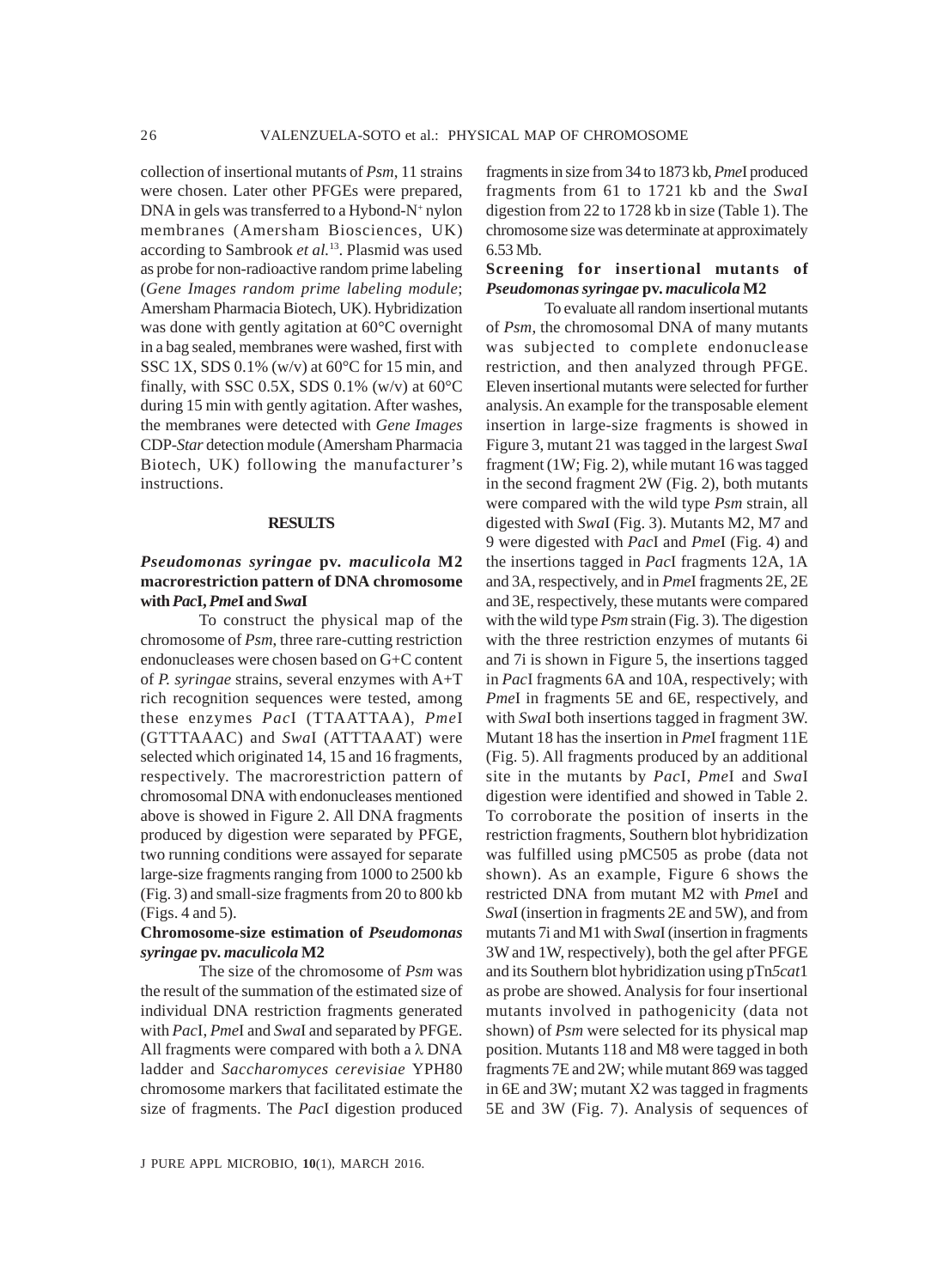insertional mutants 869, M8, X2 and 118 corresponding to *hrpA*, *hrpZ*, *hrpR* and *gacS*, respectively (unpublished data).

# **Partial digestions of chromosome of** *Psm* **with** *Swa***I**

Many efforts for identify and detect small *Swa*I fragments tagging with the transposable elements were done without result, to solve this problem, partial digestions in wild type *Psm* chromosome were assayed. All the partial digestion were done as mentioned above, the short time for

incubating endonuclease *Swa*I produced fragment which are the sum of two, three, four or more fragments, the size of joined fragments 10W-12W was 332.86 kb, and 13W-15W joined showed a 157.8 kb band, all fragments were resolved by PFGE (data not shown). Partial digestions allowed construct the physical map of chromosome from *Psm,* although the correct position of fragments 15W and 16W could not be exactly determined (Fig. 7).

| <b>Table 1.</b> Sizes of individual restriction fragments from DNA chromosome of                     |
|------------------------------------------------------------------------------------------------------|
| the <i>Pseudomonas syringae</i> pv. <i>maculicola</i> M2 digested with <i>PacI</i> , <i>PmeI</i> and |
| SwaL.                                                                                                |

| Fragment | $PacIsize$ (kb $\pm SD$ ) | <i>PmeISize</i> ( $kb\pm SD$ ) | $Swa$ ISize (kb $\pm$ SD) |
|----------|---------------------------|--------------------------------|---------------------------|
| 1        | $1873.98 \pm 65$          | $1721.68 + 38$                 | $1728.90\pm42$            |
| 2        | $1526,34\pm 60$           | $1476.12 + 49$                 | $1179.86 + 50$            |
| 3        | 761.9±40                  | $566.47\pm 6$                  | $636.5 \pm 26$            |
| 4        | $503.83 \pm 20$           | $470.18 \pm 7$                 | $630.8 \pm 26$            |
| 5        | $452.62 \pm 16$           | $390.83 \pm 9$                 | $466.36 \pm 20$           |
| 6        | $365.35 \pm 10$           | $378.17+9$                     | $357.87 + 20$             |
| 7        | $237.49 \pm 11$           | $323.17 \pm 8$                 | $304.7 \pm 21$            |
| 8        | $204.86+9$                | $264.11 + 8$                   | $245.17+20$               |
| 9        | $170.70 + 9$              | $254.11 + 8$                   | $222.72+9$                |
| 10       | $147.31 + 3$              | $180.21 \pm 9$                 | $188.63+5$                |
| 11       | $123.62 \pm 4$            | $139.26 \pm 9$                 | $169.6 \pm 6$             |
| 12       | $82.61 \pm 4$             | $113.85 \pm 8$                 | $144.26 + 2$              |
| 13       | $66.63\pm 6$              | $84.92 \pm 9$                  | $132.44+1$                |
| 14       | $34.09 \pm 1$             | $76.72 \pm 7$                  | $80.96 \pm 9$             |
| 15       |                           | $61.39\pm 6$                   | 25.45                     |
| 16       |                           |                                | 22.65                     |
|          | 6551.40                   | 6501.70                        | 6536.87                   |
|          |                           |                                |                           |

**Table 2.** Insertional mutants of *Pseudomonas syringae* pv. *maculicola* M2. DNA was digested with *Pac*I, *Pme*I and *Swa*I. The fragments were tagged with transposable element. Mutants detected by Southern-blot were indicated with asterisk.

| Mutants        | <i>PacI</i> (kb)Fragment (sizes) | <i>PmeI</i> (kb)Fragment (sizes) | Swal (kb)Fragment (sizes) |
|----------------|----------------------------------|----------------------------------|---------------------------|
| 1i             | 3A (736.70)                      | 12E (43.82)                      | 6W (246.3)                |
| 2i             | 4A (256.8, 201.3)                | 8E (238.44)                      | 7W (263.78)               |
| 6i             | 6A (226.07, 100.06)              | 5E (352.8, 35.58)                | 3W (397.96, 226.77)       |
| 7i             | 10A (92.49, 39.26)               | 6E (332.54, 43.93)               | $3W(28.74)$ *             |
| 9              | 3A (247.52)                      | 3E (326.7, 221.13)               | 9W (108.78)               |
| 16             | 2A (1049.56, 279.93)             | 7E (167.53, 136.26)              | 2W (860.02)               |
| 18             | 5A (226.23, 188.64)              | 11E (122.03)                     | 8W (133.7, 113.06)        |
| 21             | 1A (1120.14, 535.32)             | 1E (1133.8)                      | 1W (886.58)               |
| M <sub>1</sub> | 2A (881.67, 472.68)              | 13E (47.83, 28.93)               | $1W^*$                    |
| M <sub>2</sub> | 12A (46.88, 37.25)               | 2E (1149.66, 76.32)              | 5W (296.83,162.14)        |
| M7             | $1A(23.86)^*$                    | $2E(30.8)^*$                     | 11W (116.49, 55.65)       |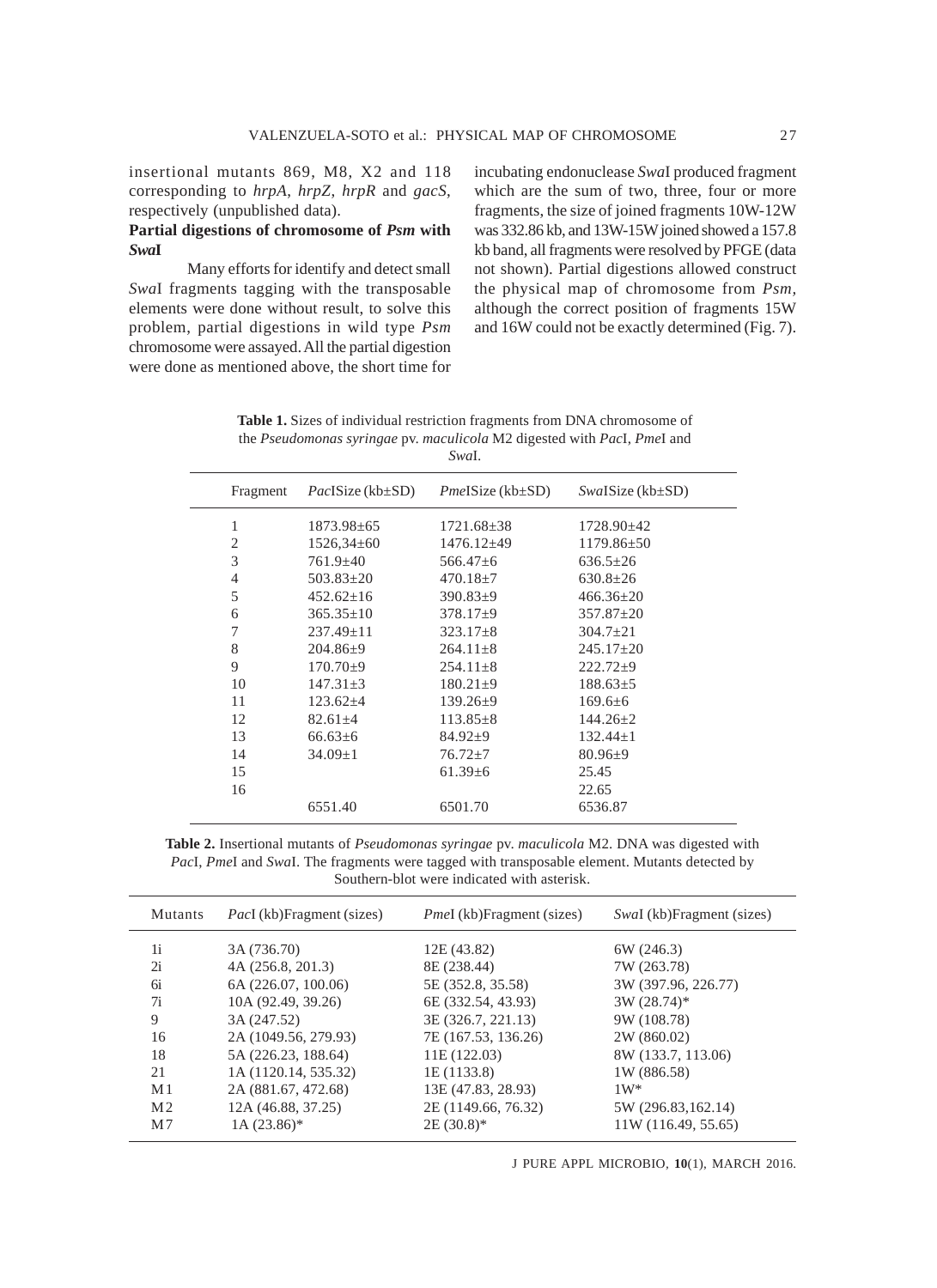#### **DISCUSSION**

*Pseudomonas syringae* pathovars are widely distributed and considered plant pathogens with significant economic and environmental impacts, for this reason are an important model for the research on plant-pathogen interaction<sup>15</sup>. In this sense, *Pseudomonas syringae* pv. *maculicola* M2 infects plants of families Brassicacea and similar to others pathovars, required an arsenal of pathogenicity factors to infect the hosts, these important genes for pathogenicity and virulence



**Fig. 1.** Plasmids pMC505 and pMDR1234 used to obtain insertional mutants of *Psm*. pTn*5cat*1 and pTn*5*Sp*cat* are the artificial transposable elements included in the plasmids. IR, Tn*5* inverted repeats; mIR, "mosaic" inverted repeats; *tnp*, transposase gen; *cat*, promoterless chloramphenicol acetyltrasferase; Tc, Km and Sp resistance genes for tetracycline, kanamycin and spectinomycin, respectively; mob, region for conjugal transference from RP4; and ori, *ori*<sub>ColE1</sub>, replication origin from pBR322. The restriction sites for the rare cutting endonucleases are showed.

are often clustered in specific regions of the chromosome or plasmids<sup>16,17</sup>.

The PFGE analysis were initiated as a tool to mapping small genomes and to locate genes on the chromosomes<sup>18,19</sup>. Since to date, several physical maps have been constructed in a wide number of microorganisms with this technique, among these were found *Pseudomonas aeuruginosa* C20, *Pseudomonas putida* KT244021, *Pseudomonas syringae* pv. *phaseolicola*22 and the apple proliferation phytoplasma strain AT<sup>23</sup>. All PFGE analysis for physical maps were facilitated by the rare cutting restriction endonucleases.

Restriction enzymes that can split the bacterial chromosome in a limited number of fragments (1 to 20) are required for the physical analysis of a genome $24$ . The rare cutting restriction endonucleases *Pac*I, *Pme*I, and *Swa*I were previously reported for construction physical maps in bacteria21,22,25,26. To construct the physical map of *Psm*, PFGE analysis of independent digestions with restriction enzymes *Pac*I, *Pme*I and *Swa*I of wild type *Psm* chromosomal DNA were performed. The fragments produced using these enzymes were resolved: 14 fragments with *Pac*I were obtained, 15 fragments with *Pme*I, and 16 fragments with *Swa*I (Fig.2). By PFGE analysis, the size of the bacterial chromosome of *Psm* was determinate to be *ca.* 6.53 Mb (Table 1). Among the size of chromosomes of the *P. syringae* pathovars reported were found: *P. syringae* pv. *phaseolicola* with 5.64 Mb in size<sup>22</sup>, and *P. syringae* pv. *tomato* DC3000 with 6.39 Mb in



**Fig. 2.** Macrorestriction pattern by PFGE analysis from *P. syringae* pv. *maculicola* M2 chromosome digested with *Pac*I, *Pme*I and *Swa*I, with 14, 15 and 16 fragments, respectively.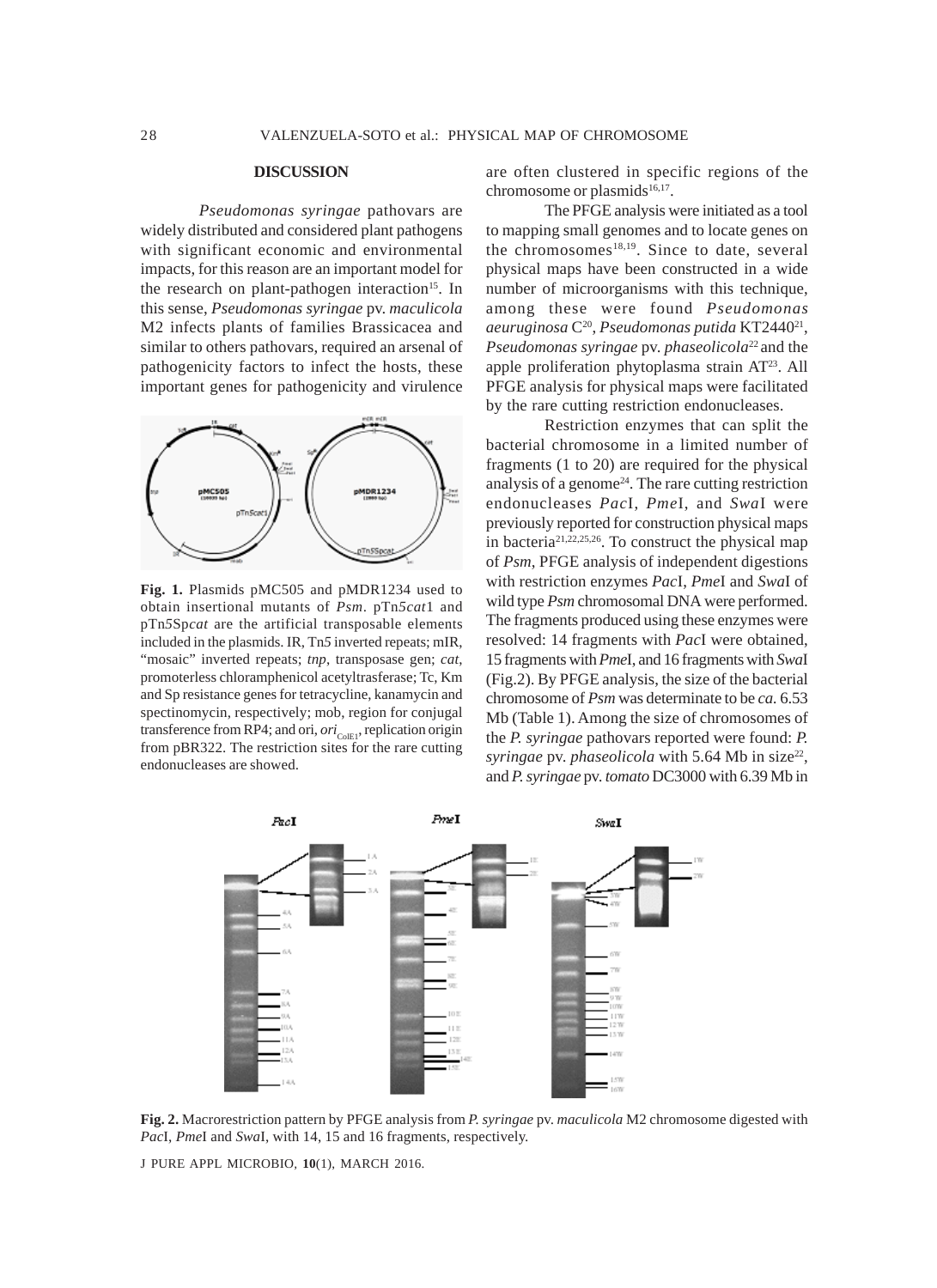size27, *P. syringae* pv. *syringae* B301D-R with 6.03 Mb in size and an average G+C of 59.2%<sup>15</sup>, and recently, *P. syringae* pv. *maculicola* CFBP 1657 with  $6.05$  Mb in size<sup>28</sup>.



**Fig. 3.** Large-sized fragments by PFGE from *Psm* DNA chromosome digested with *Swa*I. (WT) *Psm* wild type strain, (16, 21) *Psm* pTn*5cat* mutants. Arrows indicated the fragment in which was inserted the transposable elements.



**Fig. 4.** PFGE analysis of *Psm* insertional mutants digested with *Pac*I and *Pme*I. (M2, M7) *Psm* pTn*5cat*1 mutants, (9) *Psm* pTn*5cat* mutant and (WT) *Psm* wild type strain. (M) Size markers λ DNA ladder. Arrows indicated the fragment in which was inserted the transposable elements.



**Fig. 5.** PFGE analysis of *Psm* insertional mutants digested with *Pac*I, *Pme*I and *Swa*I. (6i, 7i) *Psm* pTn*5cat*1 mutants, (6, 18) *Psm* pTn*5cat* mutants and (WT) *Psm* wild type strain. (M) Size markers λ DNA ladder. Arrows indicated the fragment in which was inserted the transposable elements.



**Fig. 6.** PFGE and Southern-blot analysis from *Psm* mutants digested with *Pme*I and *Swa*I. (M1, M2, 7i) *Psm* pTn*5cat*1 mutants. Plasmid pTn*5cat*1 was used as probe. Arrows indicated the fragments in which was tagged with the transposable elements.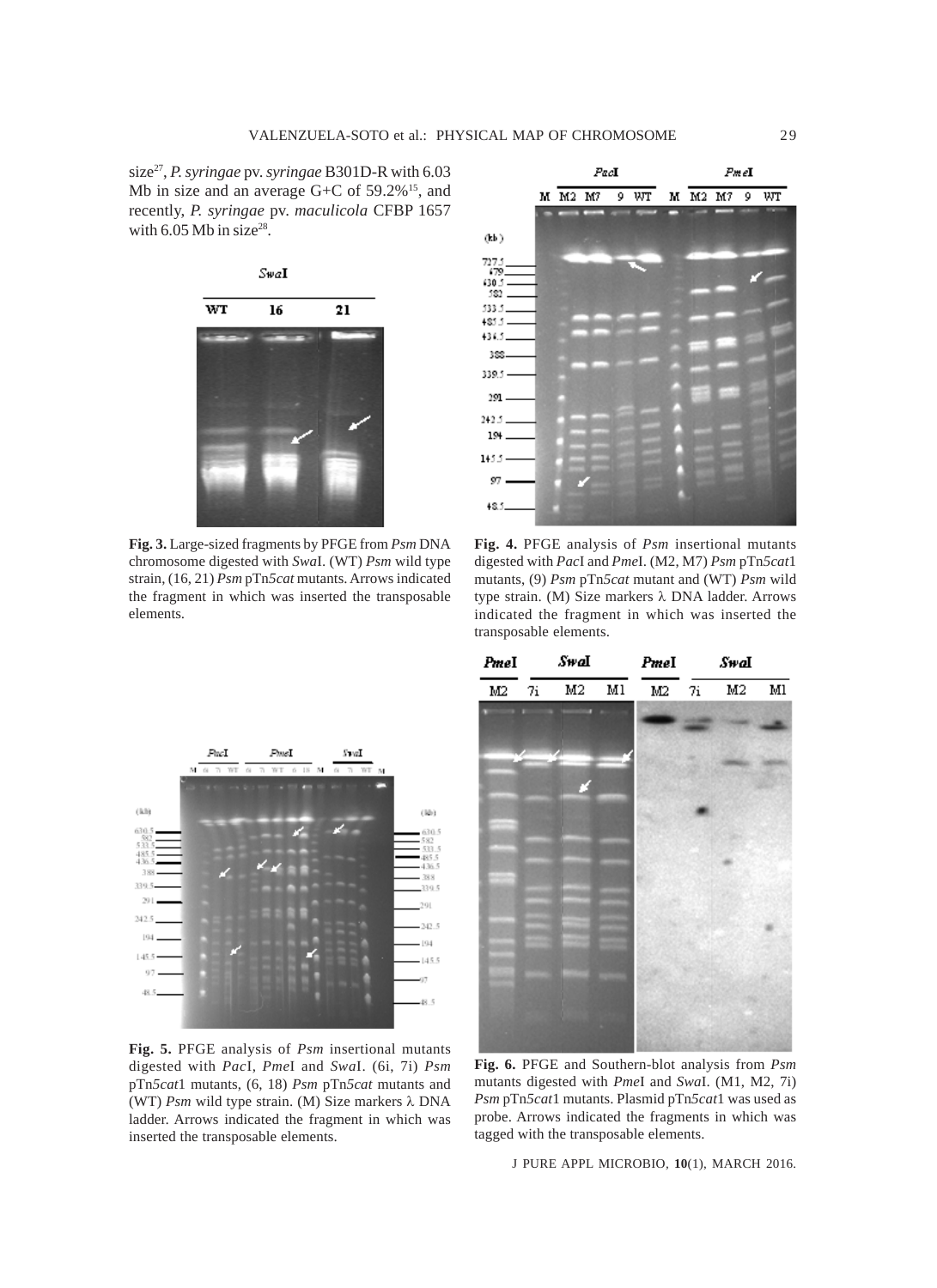

**Fig. 7.** Physical map of the chromosome of the *Pseudomonas syringae* pv. *maculicola* M2. The insertional positions are indicated with red number in different regions of genome.

A physical map of *Psm* (Fig. 7) was made using insertional mutants of *Psm* obtained using transposable elements. Artificial transposable elements pTn*5cat*1 and pTn*5*Sp*cat* endowed with restriction sites for *Pac*I, *Pme*I and *Swa*I (unpublished) were used to obtain a collection of insertional mutants, each with an extra restriction site for these endonucleases. Many insertional mutants were evaluated by PFGE and 11 were selected to determine the fragment in which the transposable element was inserted. The analysis was strengthened with Southern-blot, where the transposable elements were found. The fragments with no insertions were arranged using data from the partial restriction experiments. The size and location of fragments 15W and 16W made them very difficult to assess their position, in Figure 7 these fragments can be as drew or in an inverted position.

However, additional analysis for insertional mutants show genes homologous to *Pseudomonas syringae* pv. *tomato* DC3000 and were related in pathogenesis in *Psm* (unpublished data). These genes were localized with its position into the chromosome and were reported *hrpZ, hrpR, hrpA* and *gacS*. The phytopathogenic *Pseudomonas syringae* strains harbour a TTSS involved in the delivery of effector proteins into

J PURE APPL MICROBIO*,* **10**(1), MARCH 2016.

plant cells. Among these *hrp* genes that encoding for TTSS we found *hrpA*, the structural gene encoding Hrp pilin and is an essential pathogenicity determinant for *Pseudomonas syringae* pv. *tomato* DC300029,30; also HrpA pilin subunit is involved for the Hrp pilus elongation and that the effector protein HrpZ is delivered only by the pilus tip<sup>31</sup>. HrpR and HrpS proteins are involved in activation of the *hrp* regulon and considered as bacterial enhancer-binding proteins (bEBPs) that operate as a highly co-dependent hetero-hexameric complex<sup>32</sup>. GacS is a sensor kinase and the response regulator GaCA both members of a two-component system involved in the pathogenicity in fluorescent pseudomonads $33$ , GacS/GacA system is required for virulence and GacA functions as a central regulator in *Pseudomonas syringae* pv. *tomato* DC300034. However, the complete characterization of these insertional mutants involved in the pathogenicity of *Psm* remain in study.

The physical map constructed in this study will help to understand genes order in the chromosome of *Psm* and its evolution when compared with other related *P. syringae* pathovars genomes. Although the correct position of the smallest *Swa*I fragments was not detected by partial digestions, further analysis with insertional mutants of *Psm* could determinate the order in the physical map. Finally, this study reports the first physical map of *Psm* constructed with synthetic transposable elements for the analysis of insertional mutants.

#### **ACKNOWLEDGMENTS**

We thank to Dr. Jeffery L. Dangl (The University of North Carolina at Chapel Hill) for provide the strain of *P.s.* pv. *maculicola* M2. This work was supported by grants from Consejo Nacional de Ciencia y Tecnología (Conacyt No. 28539-N) and Consejo de Ciencia y Tecnología del Estado de Guanajuato (Concyteg).

#### **REFERENCES**

1. Katagiri, F., Thilmony, R., and Yang-He, S. The *Arabidopsis Thaliana-Pseudomonas syringae* Interaction. In: *The Arabidopsis Book*. *The American Society of Plant Biologist*, 2002; pp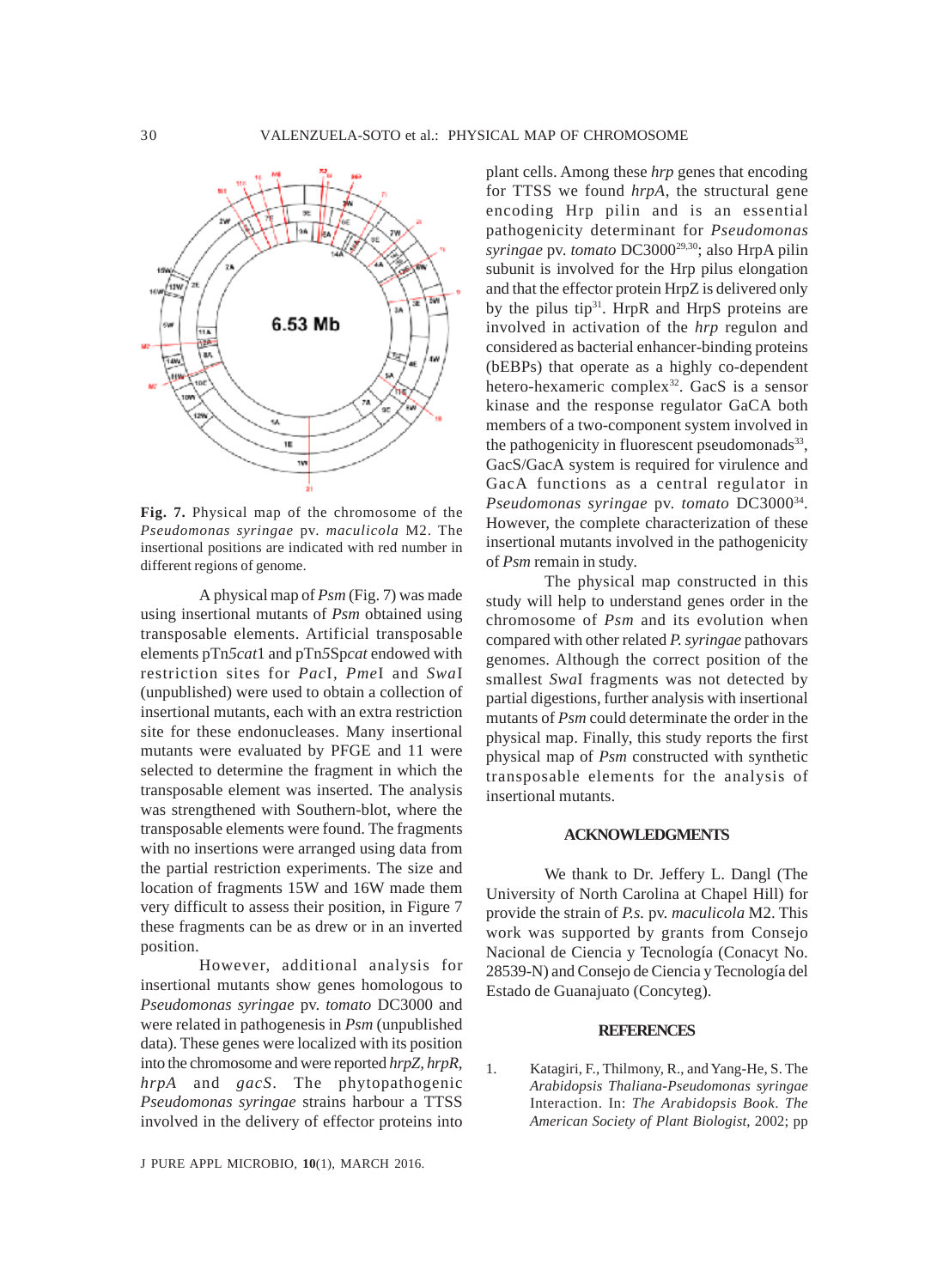1–39.

- 2. Bereswill, S., Bugert, P., Völksch, B., Ullrich, M., Bender, C.L., Geider, K. Identification and relatedness of coronatine-producing *Pseudomonas syringae* pathovars by PCR analysis and sequence determination of the amplification products. *Appl. Environ. Microbiol*. 1994; **60**(8): 2924-30.
- 3. Ritter, C., Dangl, J. The *avrRpm1* gene of *Pseudomonas syringae* pv. *maculicola* is required for virulence on *Arabidopsis*. *Mol. Plant Microbe Interact*. 1995. **8**(3): 444-453.
- 4. Völksch, B., Weingart, H. Toxin production by pathovars of *Pseudomonas syringae* and their antagonistic activities against epiphytic microorganisms. *J. Basic Microbiol*. 1998; **38**(2): 135-45.
- 5. Ichinose, Y., Taguchi, F., Mukaihara, T. Pathogenicity and virulence factors of *Pseudomonas syringae. J. Gen. Plant Pathol*. 2013; **79**(5): 285-296.
- 6. Krzymowska, M., Konopka-Postupolska, D., Sobczak, M., Macioszek, V., Ellis, B.E., Henning, J. Infection of tobacco with different *Pseudomonas syringae* pathovars leads to disctinct morphotypes of programmed cell death. *The Plant J*. 2007; **50**(2): 253-264.
- 7. Willis, D.K., Rich, J.J., Hrabak, E.M. *hrp* genes of phytopathogenic bacteria. *Mol. Plant Microbe Interact*. 1991; **4**(2): 132-138.
- 8. Petnicki-Ocwieja, T., Schneider, D.J., Tam, V.C., Chancey, S.T., Shan, L., Jamir, Y., Schechter, L.M., Janes, M.D., Buell, C.R., Tang, X., Collmer, A., Alfano, J.A. Genowide identification of proteins secreted by the Hrp system of *Pseudomonas syringae* pv. *tomato* DC3000. *Proc. Natl. Acad. Sci. USA*. 2002; **99**(11): 7652-7657.
- 9. Mudgett, M.B. New insights to the function of phytopathogenic bacterial Type III effectors in plants. *Annu. Rev. Plant Biol*. 2005; **56**: 509- 531.
- 10. Marsch-Moreno, R., Hernandez-Guzman, G., Alvarez-Morales, A. pTn*5cat*: A Tn*5*-derived genetic element to facilitate insertion mutagenesis, promoter probing, physical mapping, cloning, and marker exchange in phytopathogenic and other Gram-negative bacteria. *Plasmid*. 1998; **39**(3): 205-214.
- 11. King, E.O., Ward, M.K., Raney, D.E. Two simple media for the demonstration of pyocyanin and fluorecin. *J. Lab. Clin. Med*. 1954; **44**(2): 301- 307.
- 12. Zhou, M., Bhasin, A., Reznikoff, W.S. Molecular genetic analysis of transposase-end DNA sequence recognition: cooperativity of three

adjacent base-pairs in specific interaction with a mutant Tn*5* transposase. *J. Mol. Biol*. 1998; **276**(5): 913-925.

- 13. Sambrook, J., Russell, D.W. Cold Spring Harbor Laboratory Press (ed): Molecular Cloning: A Laboratory Manual, 3rd edn. New York, 2001; pp 6.25.
- 14. Smith, C.L., Klco, S.R., Cantor, C.R. Pulsed field gel electrophoresis and the technology of large DNA molecules in genome analysis. In: *Genome analysis, a Practical Approach*. (Davies K, ed). Oxford IRL Press, 1988; pp. 41–72.
- 15. Dudnik, A., Robert, D. Genome and transcriptome sequences of *Pseudomonas syringae* pv. *syringae* B301D-R. *Gen. Ann*. 2014; **2**(2): 1-2.
- 16. Rahme, L.G., Mindrinos, M.N., Panopoulos, N.J. Plant and environmental sensory signals control the expression of hrp genes in *Pseudomonas syringae* pv. *phaseolicola*. *J. Bact*. 1992; **174**(11): 3499-3507.
- 17. Rohmer, L., Kjemtrup, S., Marchesini, P., Dangl, J.L. Nucleotide sequence, functional characterization and evolution of pFKN, a virulence plasmid in *Pseudomonas syringae* pathovar *maculicola. Mol. Microbiol*. 2003; **47**(6): 1545-1562.
- 18. Römling, U., Grothues, D., Bautsch, W., Tummier, B. A physical genome map of *Pseudomonas aeruginosa* PAO. *The EMBO J*. 1989; **8**(13): 4081-4089.
- 19. Smith, C.L., Condemine, G. New approaches for physical mapping of small genomes. *J. Bact*. 1990; **172**(3): 1167-1172.
- 20. Schmidt, K.D., Tümmler, B., Römling, U. Comparative genome mapping of *Pseudomonas aeruginosa* PAO with *P. aeruginosa* C, which belongs to a major clone in cystic fibrosis patients and aquatic habitats. *J. Bact*. 1996; **178**(1): 85- 93.
- 21. Ramos-Díaz, M.A., Ramos, J.L. Combined physical and genetic map of the *Pseudomonas putida* KT2440 chromosome. *J. Bact*. 1998; **180**(23): 6352-6363.
- 22. De-Ita, M.E., Marsch-Moreno, R., Guzmán, P., Alvarez-Morales, A. Physical map of the chromosome of the phytopathogenic bacterium *Pseudomonas syringae* pv. *phaseolicola*. *Microbiology*, 1998; **144**: 493-501.
- 23. Lauer, U., Seemüller, E. Physical map of the chromosome of the apple proliferation phytoplasma. *J. Bact*. 2000; **182**(5): 1415-1418.
- 24. Fonstein, M., Haselkorn, R. Physical mapping of bacterial genomes. *J. Bact*. 1995; **177**(12): 3361-3369.
- 25. Rainey, P.B., Bailey, M.J. Physical and genetic